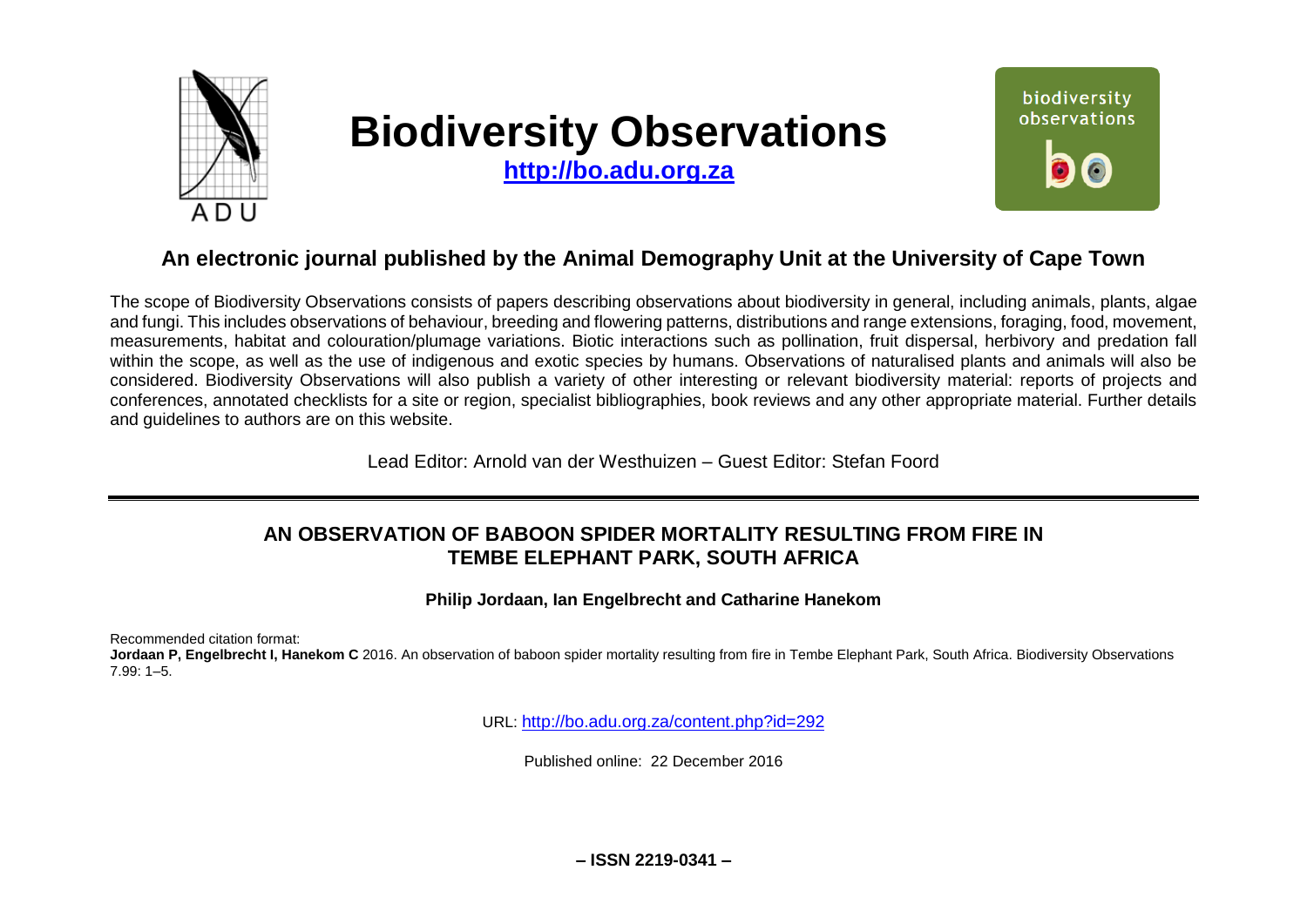### **FIRE ECOLOGY**

#### **AN OBSERVATION OF BABOON SPIDER MORTALITY RESULING FROM FIRE IN TEMBE ELEPHANT PARK, SOUTH AFRICA**

*Philip Jordaan1\* , Ian Engelbrecht <sup>2</sup> and Catharine Hanekom³*

*1\** Department of Nature Conservation, Tshwane University of Technology.

² Department of Zoology and Entomology, University of Pretoria.

<sup>3</sup> Scientific Services, Ezemvelo KZN Wildlife.

*\*Corresponding author: jordaanpr@gmail.com*

#### **Introduction**

Mesic savanna vegetation types are prone to combustion (Rutherford et al. 2005) and fire plays a significant ecological role as disturbance events within those environments by removing moribund vegetation, maintaining grazing pastures and preventing woody encroachment (Parr & Chown 2003, Masterson et al. 2008, Nimmo et al. 2012, Haddad et al. 2015, Douglas et al. 2016). Regular burning regimes are applied in protected areas across the grassland and savanna biomes of southern Africa (Masterson et al*.* 2008) yet very little is known about the relationship between burning and invertebrate ecology within a South African context (Haddad et al. 2015). Due to the ambiguous use of fire within and outside of conservation areas and the lack of knowledge surrounding the effects of such management policies on a wide range of animal taxa, there is a need to understand the implications for species, populations and communities resulting from burning practices (Parr & Chown 2003).

Habitat combustion, high temperatures, oxygen depletion and smoke inhalation caused by burning leads to the mortality, injury or

displacement of animals (Engstrom 2010;\, Costa et al. 2013). The denaturing of proteins, thermal enzyme inactivation, temperature induced metabolic disruption, compromised cellular membrane structure and inadequate oxygen supply or a combination of these factors have been suggested as influences on the physiological causes of fire-induced faunal casualty and injury (Whelan 1995, Esque et al. 2003, Dickinson et al*.* 2016). Understanding the responses of faunal species to habitat combustion and burning regimes is essential for the ecologically sustainable and responsible management of fire prone habitats (Driscoll et al. 2010). Observations regarding southern Africa faunal responses to fire are not well understood (Parr & Chown 2003) but the effect of fire on the survivorship of mega fossorial fauna is generally considered to have minimal effects (Engstrom 2010). This may not always be the case as the severity of a fire is influenced by the fire type, intensity, season of burning, fire frequency (Bigalke & Willan 1982) and the available combustible material within the environment (Trollope 1999).

Baboon spiders are large, hairy spiders, most of which are fossorial, living in burrows in the soil or making retreats under rocks and other surface cover. They are long lived, taking several years to reach maturity. The females are iteroparous, reproducing annually for their adult lifetime, which may be 6–8 years in the larger species. Males are short lived after maturing, surviving only a few months, during which they wander in search of females to mate. Baboon spiders are protected by law in most provinces in South Africa as there is a significant demand for specimens for the exotic pet trade, both locally and internationally.

The Trapdoor Baboon Spider *Idiothele nigrofulva* is a common and widespread species in South Africa, occurring in the north-eastern parts of the country, through the Free State, and into the eastern parts of the Northern Cape. The diagnostic features of this species include a completely black underside without any banding on the abdomen, a rounded carapace profile, and a conical last segment of the spinnerets. It exhibits a remarkable behaviour for baboon spiders in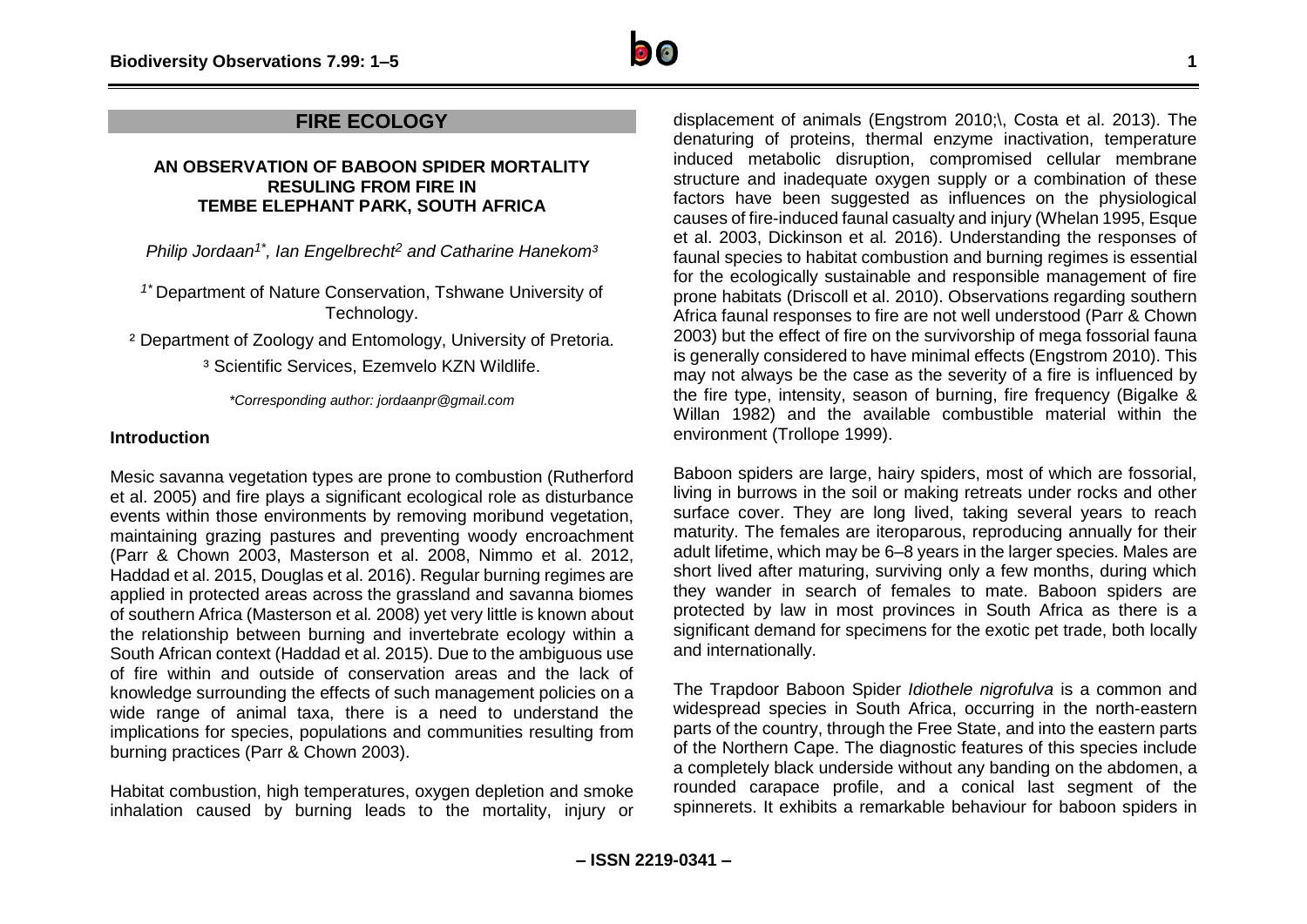

that it constructs a trapdoor lid over its burrow, similar to those seen in the true trapdoor spiders of the families Ctenizidae, Cyrtaucheniidae, and Idiopidae. As with most other baboon spider species the burrow has a single entrance. The lid is camouflaged against the surrounding soil surface, providing a measure of protection from predators. It may provide additional protection from rainwater running into the burrow. Baboon spiders are sit and wait predators, and forage primarily after dark. Prey items, consisting mostly of other arthropods, which walk close to the burrow entrance are captured and quickly pulled back into the burrow to be consumed.

The impacts of fire mortality on invertebrates have not been studied directly. More often, community level changes in response to differing burning regimes are usually studied (e.g. Parr et al. 2002, 2004). Eastwood (1978) reported lowered densities of a scorpion, *Uroplectes lineatus*, on Table Mountain following fire, although quantitative data are not presented. Burbidge et al. (1999) in the interim recovery plan for the Minnivale Trapdoor spider, *Teyl* spp., from Australia assumed that the deep burrows which the species creates protect adults from direct fire effects such as mortality and injury. Indirect fire effects from habitat modification like a decrease in cover or reduced prey availability are considered to pose a greater threat to such species than the direct effect of fire itself (Tainton & Mentis 1982; Burbidge et al. 1999). Fire was shown to have a negative impact on ground dwelling spider taxa within South African grassland habitats after a spring fire (Haddad et al. 2015) while Uys & Hamer (2007) reported a positive influence on both invertebrate abundance and richness after autumn burns. Fire related mortality in baboon spiders has not been reported in the literature.

#### **Study Site Description**

Tembe Elephant Park (TEP) is situated within northern KwaZulu-Natal on the southern extent of the Mozambican coastal plain. It has an area of 30,013 ha and is managed by Ezemvelo KwaZulu-Natal Wildlife

(EKZN). The area is dominated by unconsolidated sand of marine origin (Matthews et al. 2001).

TEP reserve management utilises regular burning to combat woody encroachment in open- and sparse woodland. A study is currently underway to determine mortality rates in reptiles as a direct result of fire. Surveys were conducted in the morning following fires by walking transects in burnt areas to document directly observable fire induced reptile mortality (Jordaan in prep.). During one such survey incidental baboon spider mortalities were recorded.

#### **Observation**

The study site was burned on 14 October 2015. The fire was set in sparse woodland between 10h00 and 11h00 in the morning with an ambient temperature of 43°C. Surveys were conducted the morning after burning at 06h00. Transects were a total length of 2000 m and encompassed a total area of 8000  $m^2$ . Two adults and three juvenile *I. nigrofulva* were collected, dead on the surface, during these surveys. The two adult females had carapace lengths of 17.7 mm and 16.6 mm whilst the juvenile specimens had carapace lengths of 4.8 mm; 5.5 mm and 6.0 mm. All five specimens were found on the surface in open habitat amongst burned grass with some burnt leaf litter (Figure 1). One of the adult female specimens exhibited burn damage on the anterior appendages (Figure 2). Surveys were also conducted following two previous fires which were set in mid-August 2015 under lower ambient temperatures. No baboon spider mortalities were recorded during those surveys.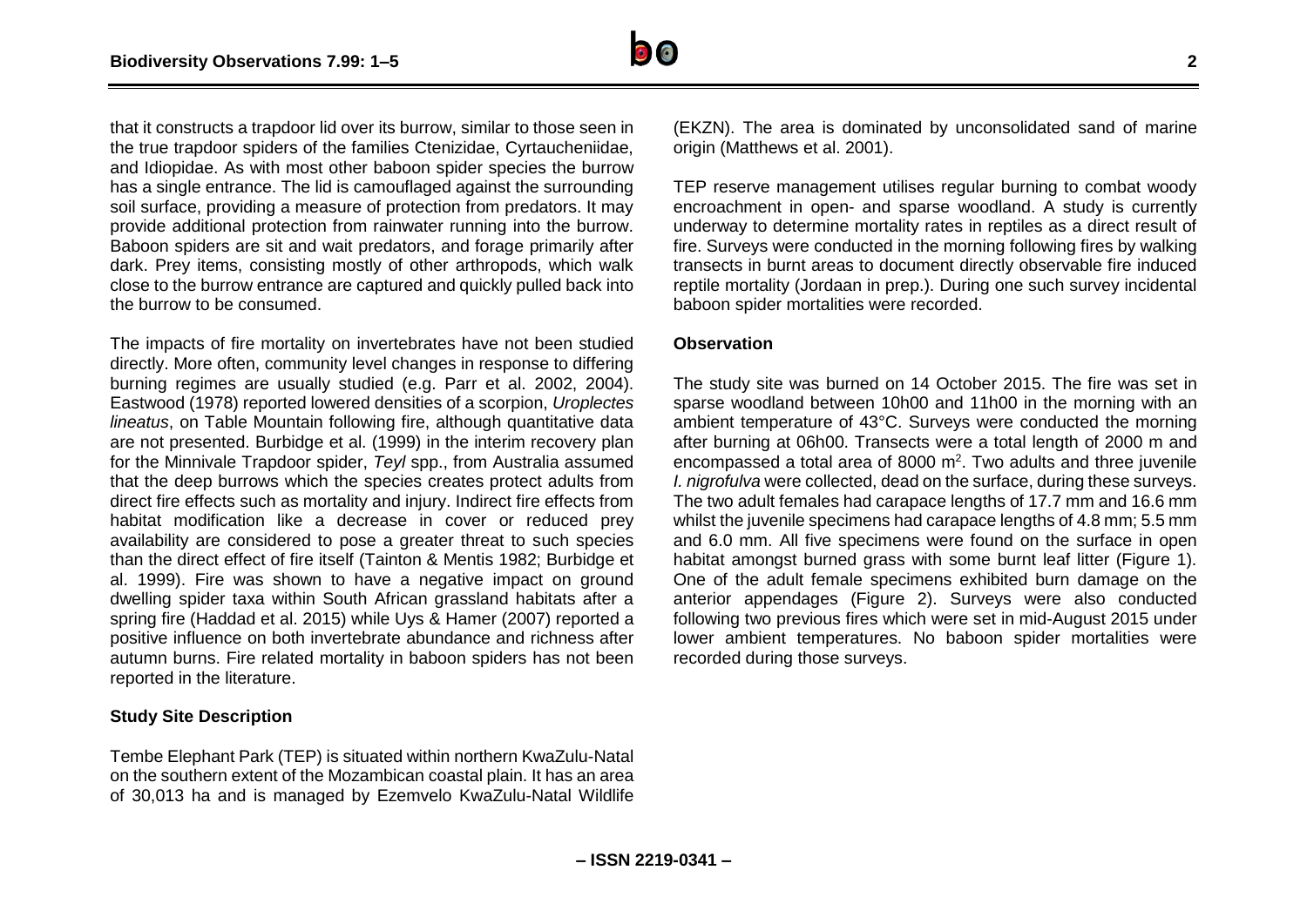



*Figure 1 Examples of trapdoor baboon spiders,* Idiothele nigrofulva*, found dead on the surface following a planned fire at Tembe Elephant Park, South Africa. Left: adult female; right: juvenile.*



*Figure 2 Antero-ventral (left) and ventro-lateral (right) views of the extent of burn damage exhibited in one of the specimens of* Idiothele nigrofulva *found during the study.*

#### **Discussion and Conclusions**

This observation of mortality in baboon spiders resulting from fire is noteworthy as it is typically assumed that the burrows of these animals provide sufficient protection against the effects of fire. The cause of death in the specimens is uncertain. Heat shock is a possibility, as evidenced by the notable burn wounds observed on one of the adult female specimens. However, the physical burning on the appendages of this specimen may have occurred on emergence onto the surface. Mortality resulting from smoke or toxic gas inhalation is another possibility, but needs to be ascertained with histological investigation

of freshly burned specimens. Baboon spiders breathe by means of book lungs, and have a relatively low oxygen demand due to their low metabolic rates (Foelix 2010), which presumably makes them less prone to these mortality agents than vertebrates with higher metabolic requirements.

The exact circumstances that led to the deaths of the spiders observed in this study can only be speculated about. For the juvenile spiders, it is quite possible that the specimens were in short burrows, or making use of logs on the surface for cover, as is occasionally observed in this species. The circumstances that led to mortality of the larger females is puzzling. Large *I. nigrofulva* specimens typically occupy deep, permanent burrows, extending up to 30 cm below the soil surface. The spiders would presumably seek shelter at the bottom of the burrow in the event of fire. Heat from fires typically only impacts the organic and shallow soil layers, so a deep burrow should provide sufficient protection (Tainton & Mentis, 1982). Determining the mode of mortality of baboon spiders resulting from fire will require further investigation.

We postulate three possibilities to explain the mortality of the adult spiders. Firstly, they may have been specimens that had recently moved from their burrows, and had made use of surface cover for temporary protection, or occupied short temporary burrows at the time of the fire, which would expose them to the heat of the fire. However, this would seem unlikely for the adult specimens, as large adult female baboon spiders seldom, if ever, move from their burrows. Despite the high temperature conductivity of sand the burrows of adult baboon spiders are assumed to be sufficiently deep to provide protection from fire.

Secondly, it may be possible that the heat of the fire was drawn into the burrow to a greater depth than typically occurs in the soil surface by some mechanism. The soil itself provides a buffer through which heat must travel, therefore limiting the depth to which the heat can extend, but hot air could theoretically extend all the way through an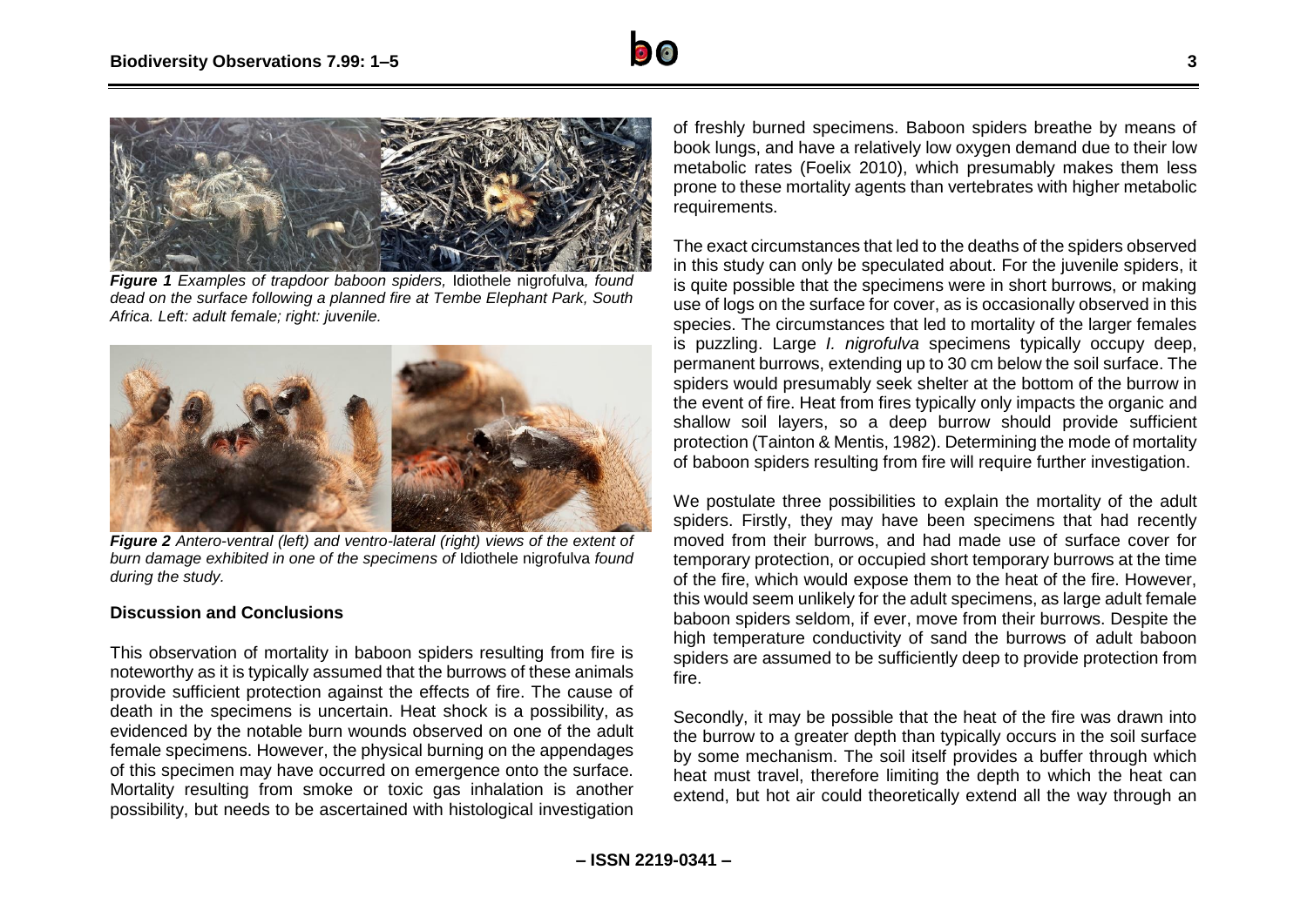

open tube in the soil without the protection of soil cover. It is unlikely that the trapdoor lid on the burrow would provide any protection, as this is constructed with a mixture of silk and soil, and the silk would break down on exposure to extreme temperatures. An alternative possibility is that heat is drawn into the burrow as a result of partial air pressure change caused by the consumption of oxygen by the fire.

Thirdly, fires produce a range of toxic gases, including carbon monoxide, which may have entered the burrows and induced the spiders to exit the burrow despite the fire, exposing them to heat shock on the surface or at the top of the burrow. Lawrence (1966) states that small mammals utilising burrows with a single entrance were more likely to die from suffocation than animals sheltering in multi-entrance burrows with better ventilation.

The impact of fire on baboon spider populations is difficult to ascertain with the available data. Importantly, the observation of mortality resulting from fire dispels the perception that fossorial burrowing invertebrates are unaffected by fires. Determining the extent and significance of mortality within a baboon spider population would be difficult as it is possible that specimens die within their burrows, and that the specimens observed dead on the surface represent a small proportion that emerge before dying. Alternatively, if deaths within the burrow do not occur frequently, and the greater proportion of burnt specimens do emerge from their burrows, there would be a lower impact on the population from burning. In order to determine this impact quantitative estimates of population density within the burnt area would be required, as well as an estimate of the extent of mortality following fire, neither of which is trivial to acquire. Alternatively, long term, large scale burning experiments could provide some insight by comparing population densities between replicates.

#### **Acknowledgements**

We would like thank the Tembe Elephant Park reserve management for the opportunity to conduct this study, and in particular Len Gunter for his support.

#### **References**

**Abu-Humdeh NH, Reeder RC** 2000. Soil thermal conductivity: Effects of density, moisture, salt concentration, and organic matter. Soil Science Society of America Journal. 64: 1285–1290

**Anderson AN, Woinarski JCZ, Parr CL** 2012. Savanna burning for biodiversity: Fire management for faunal conservation in Australian tropical savannas. Austral Ecology, 37: 658–667

**Burbidge AA, Harvey M, Main BY** 1999. Minnivale Trapdoor Spider Interim Recovery Plan: 1998–2000. Department of Conservation and Land Management Western Australian Threatened Species and Communities Unit.

**Driscoll DA, Lindenmayer DB, Bennett AF, Bode M, Bradstock RA, Cary GFJ, Clarke MF, Dexter N, Fensham R, Friend G, Gill M, James S, Kay G, Keith DA, MacGregor C, Russell-Smith J, Salt D, Watson JEM, Williams RJ, York A** 2010. Fire management for biodiversity conservation: Key research questions and our capacity to answer them. Biological Conservation. doi:10.106/j.biocon.2010.05.026.

**Eastwood EB** 1978. Notes on the scorpion fauna of the Cape. Part 3. Some observations on the distribution and biology of scorpions on Table Mountain. Annals of the South African Museum 74: 229–248.

**Engstrom RT** 2010. First-order fire effects on animals: Review and recommendations. Fire Ecology 6: 115–131.